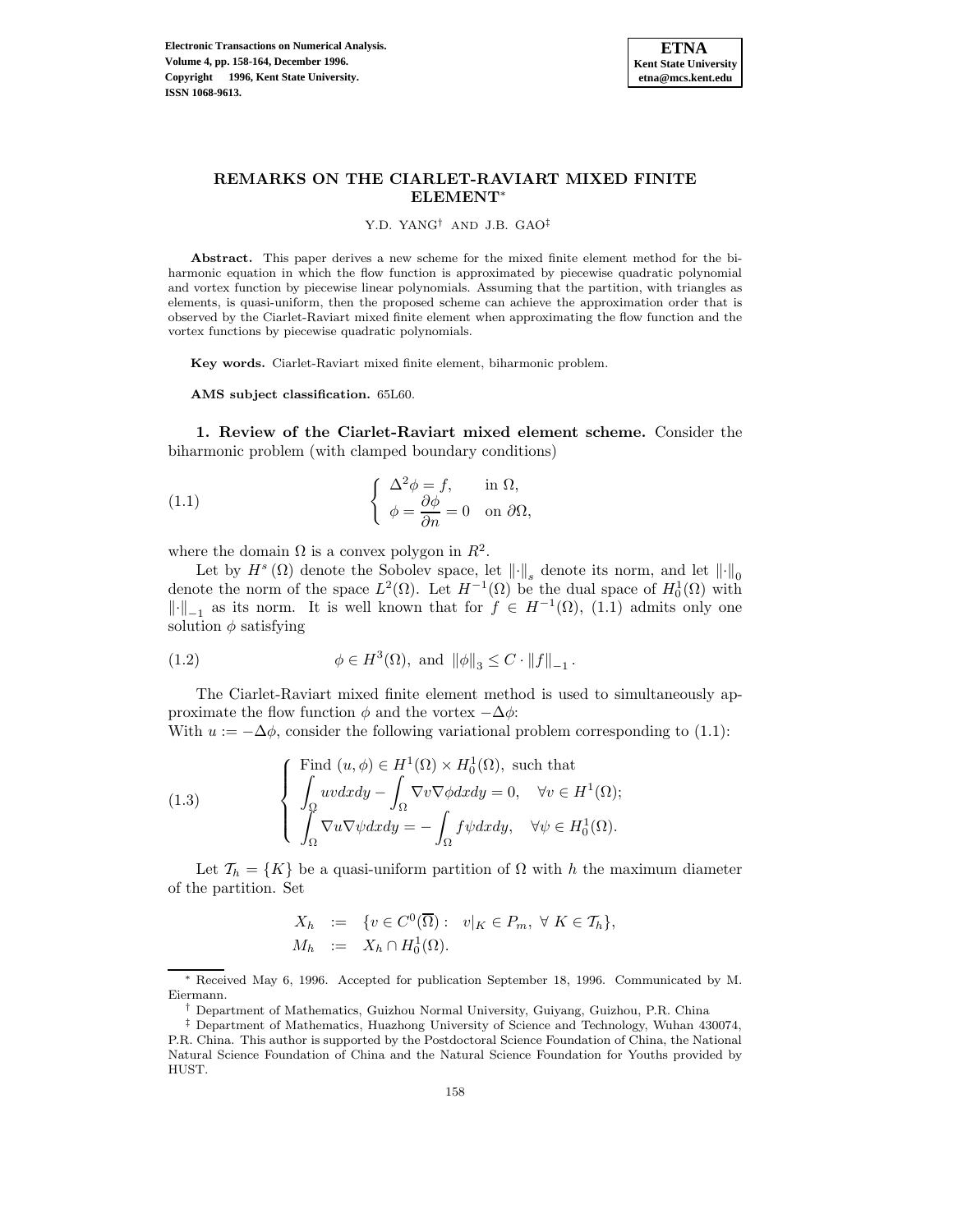## Y.D. Yang and J.B. Gao 159

Consider the discrete variational problem used to approximate (1.3):

(1.4) 
$$
\begin{cases}\n\text{Find } (u_h, \phi_h) \in X_h \times M_h \text{ such that} \\
\int_{\Omega} u_h v dx dy - \int_{\Omega} \nabla v \nabla \phi_h dx dy = 0, \quad \nabla v \in X_h; \\
\int_{\Omega} \nabla u_h \nabla \psi dx dy = - \int_{\Omega} f \cdot \psi dx dy, \quad \forall \psi \in M_h.\n\end{cases}
$$

Equation (1.4) is called the Ciarlet-Raviart scheme for biharmonic problem. From this it can be seen that subspaces of  $X_h$ , namely  $X_h$  and  $M_h$ , are used for the approximation of both spaces  $H^1(\Omega)$  and  $H_0^1(\Omega)$ . The assumption  $M_h = X_h \cap H_0^1(\Omega)$ yields a significant simplification in the proof of error estimates.

In [1] and [2], it was shown, using different approaches, that the following error estimates for the Ciarlet-Raviart scheme hold:

$$
\left\{\begin{array}{l} \|\phi-\phi_h\|_1\leq C\cdot h^{s-1}\,\|\phi\|_s\,; \\ \|u-u_h\|_\delta\leq C\cdot h^{s-2-\delta}, \quad \delta=0,1. \end{array}\right.
$$

where  $1 \leq s \leq \min\{k+1,r\}, u \in H^r(\Omega)$ . These estimates depend upon the order  $k$  of the polynomials and the smoothness  $r$  of generalized solution  $u$ . However, in general case, the solution of (1.1) statisfies  $\phi \in H^3(\Omega)$  and  $u = -\Delta \phi \in H^1(\Omega)$ , so that the approximation order can not be increased by increasing the order  $k$  of the piecewise polynomials in the spaces  $M_h$  and  $X_h$ . Hence under the natural smoothness assumptions, to achieve a higher approximation order, a reasonable choice would be to take the degree of polynomial to be 2 for  $M_h$  and a lower degree than 2 for  $X_h$ . The aim of this paper is to look for such spaces  $M_h$  and  $X_h$ .

**2. Main results and proofs.** Let  $\mathcal{T}_{2h}$  be a quasi-uniform triagulation of  $\Omega$ .  $\mathcal{T}_h$ is a triangulation obtained by connecting all middle points of edges for each triangle in  $\mathcal{T}_{2h}$ . Define  $V_i$   $(i = 1, 2)$  to be the order of the associated piecewise polynomial spaces defined on  $\mathcal{T}_{ih}$ . It is obvious that  $V_i \in H^1(\Omega)$ . Taking  $X_h = V_1$  and  $M_h = V_2 \cap H_0^1(\Omega)$ in the Ciarlet-Raviart mixed element model (1.3), then we will have shown that the same conclusions hold for error estimates as the case in which  $X_h$  and  $M_h$  are taken as the quadratic piecewise polynomial spaces. In our case, as  $M_h \subset X_h$  is not valid, the error estimates cannot be proved with the approach used in [1].

Let H, M and X be three real Banach spaces with norms  $\|\cdot\|_H$ ,  $\|\cdot\|_M$  and  $\|\cdot\|_X$ , respectively, and let X be continuously embedded into H, denote by  $X \hookrightarrow H$ . Assume that  $a(\cdot, \cdot)$  and  $b(\cdot, \cdot)$ , bounded bilinear forms defined on  $H \times H$  and  $H \times M$ , respectively, satisfy

(2.1) 
$$
|a(u,v)| \leq C \cdot ||u||_H ||v||_H, \forall u \in X, \quad \forall v \in X,
$$

(2.2) 
$$
|b(u,\psi)| \leq C \cdot ||u||_X ||v||_M, \forall u \in X, \quad \forall \psi \in M.
$$

Consider the following abstract problem:

For any  $f \in X'$  and any  $g \in M'$ , find  $(u, \phi) \in X \times M$  such that

(2.3) 
$$
\begin{cases} a(u,v) - b(v,\phi) = \langle f, v \rangle, & \forall v \in X, \\ b(u,\psi) = \langle g, \psi \rangle, & \forall \psi \in M, \end{cases}
$$

where X' and M' are the dual spaces of X and M, and where  $\langle \cdot, \cdot \rangle$  represents the dual inner product between  $X'$  and  $X$  or  $M'$  and  $M$ , respectively. The discrete variational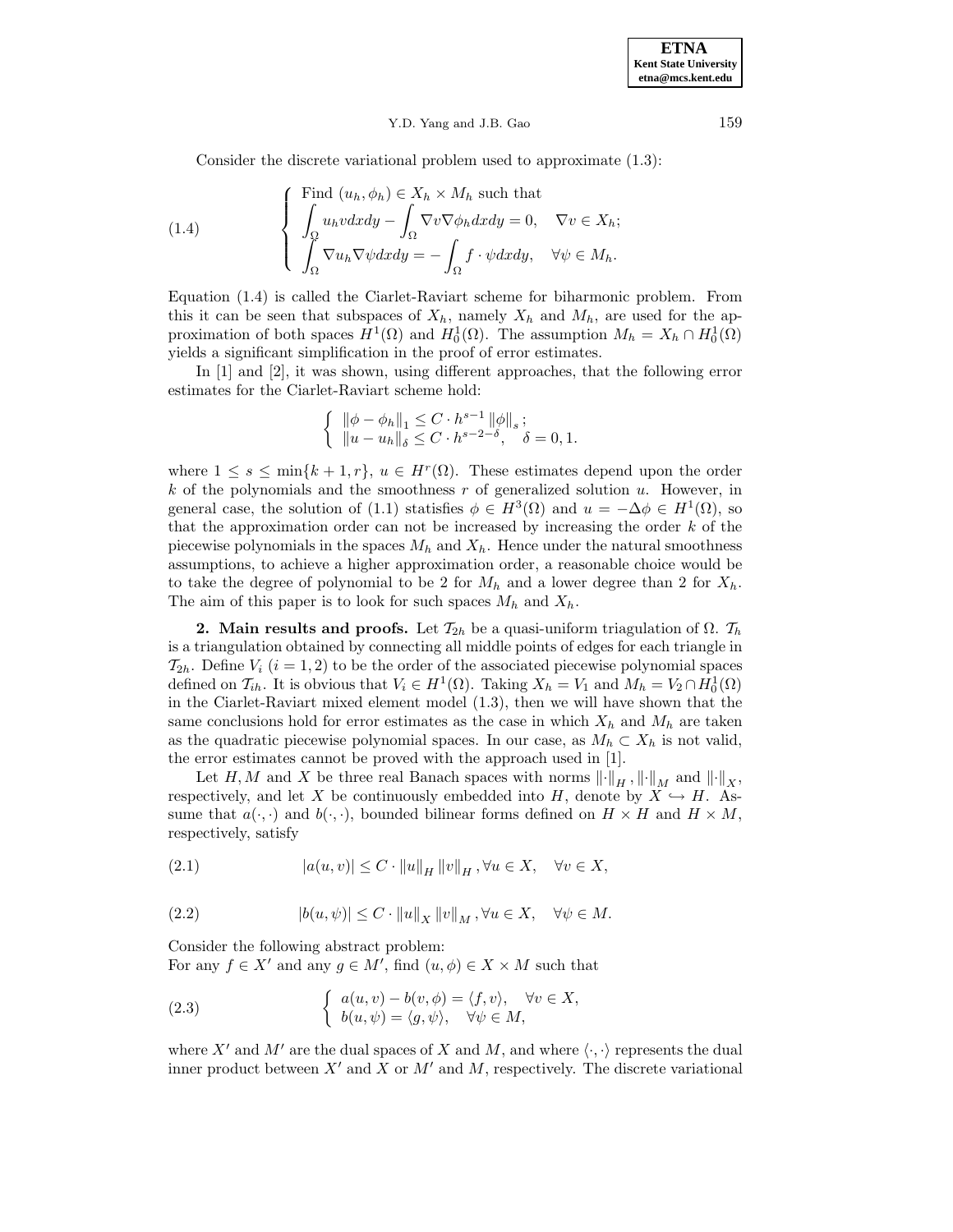160 Remarks on Ciarlet-Raviart mixed finite element

approximation of (2.3) is:

(2.4) 
$$
\begin{cases}\n\text{Find } (u_h, \phi_h) \in X_h \times M_h \text{ such that} \\
a(u_h, v) - b(v, \phi_h) = \langle f, v \rangle, \quad \forall v \in X_h, \\
b(u_h, \psi) = \langle g, \psi \rangle, \quad \forall \psi \in M_h,\n\end{cases}
$$

where  $X_h \subset X$  and  $M_h \subset M$  are finite dimensional spaces. The following lemma is proved in [2]:

Lemma 2.1. Assume that the following hypotheses are satisfied:

**H1** For any  $(f,g) \in D$ , the problem  $(2.3)$  has only one solution, where D is the subspace of  $X' \times M'$ .

**H2** If G is a Banach space and  $M \hookrightarrow G$ , then  $\forall d \in G'$ , the following problem has only one solution:

(2.5) 
$$
Find (y_d, z_d) \in X \times M \text{ such that} a(v, y_d) - b(v, z_d) = 0, \quad \forall v \in X, b(y_d, \psi) = \langle d, \psi \rangle, \quad \forall \psi \in M,
$$

**H3** There exists a constant  $\alpha > 0$ , independent of h, such that

$$
a(v, v) \ge \alpha ||v||_H^2, \quad \forall v \in X_h.
$$

**H4** There exists a constant  $S(h)$  satisfying

$$
||v||_X \le S(h) ||v||_H, \quad \forall v \in X_h.
$$

**H5** There exists an operator  $P: Y \longrightarrow X_h$ , such that

$$
b(y - Py, \psi) = 0, \quad \forall y \in Y, \ \forall \psi \in M_h,
$$

where  $Y := \text{span}\{\{y_d\}_{d \in G'}, u\}, (u, \varphi)$  is the solution of (2.3), and  $(y_d, z_d)$  is the solution of (2.5) corresponding to  $d \in G'$ .

Then (2.4) admits only one solution  $(u_h, \varphi_h)$  which satisfies the error estimates

(2.6) 
$$
\|u - u_h\|_H \leq C \cdot (\|u - Pu\|_H + S(h) \|\varphi - \psi\|_M), \forall \psi \in M_h,
$$

$$
(2.7) \quad \|\varphi - \varphi_h\|_G \leq \sup_{d \in G'} \frac{b(y_d - Py_d, \varphi - \psi) + a(u - u_h, Py_d - y_d) + b(u - u_h, z_d - v)}{\|d\|_{G'}},
$$

 $\forall \psi, v \in M_h.$ 

Now, we introduce another lemma proven in [5]. LEMMA 2.2.  $\forall v \in C(\Omega)$ ,

(2.8) 
$$
\|I_2v - I_1v\|_a \le \sqrt{\frac{2}{3}}\|I_1v\|_a,
$$

where  $||w||_a^2 = (\nabla w, \nabla w) = |w|_1$  and  $I_i : C^0 \longrightarrow V_i$ , i.e.,  $I_i$  is the piecewise interpolation operator of order i on all vertices of triangles of  $\mathcal{T}_{ih}$ .

Now we are in a position to state a main result of this paper.

THEOREM 2.3. When  $X_h = V_1$ , and  $M_h = V_2 \cap H_0^1(\Omega)$ , there exists only one solution  $(u_h, \varphi_h)$  for  $(1.4)$  which satisfies the error estimates

(2.9) ku − uhk ≤ C · h, and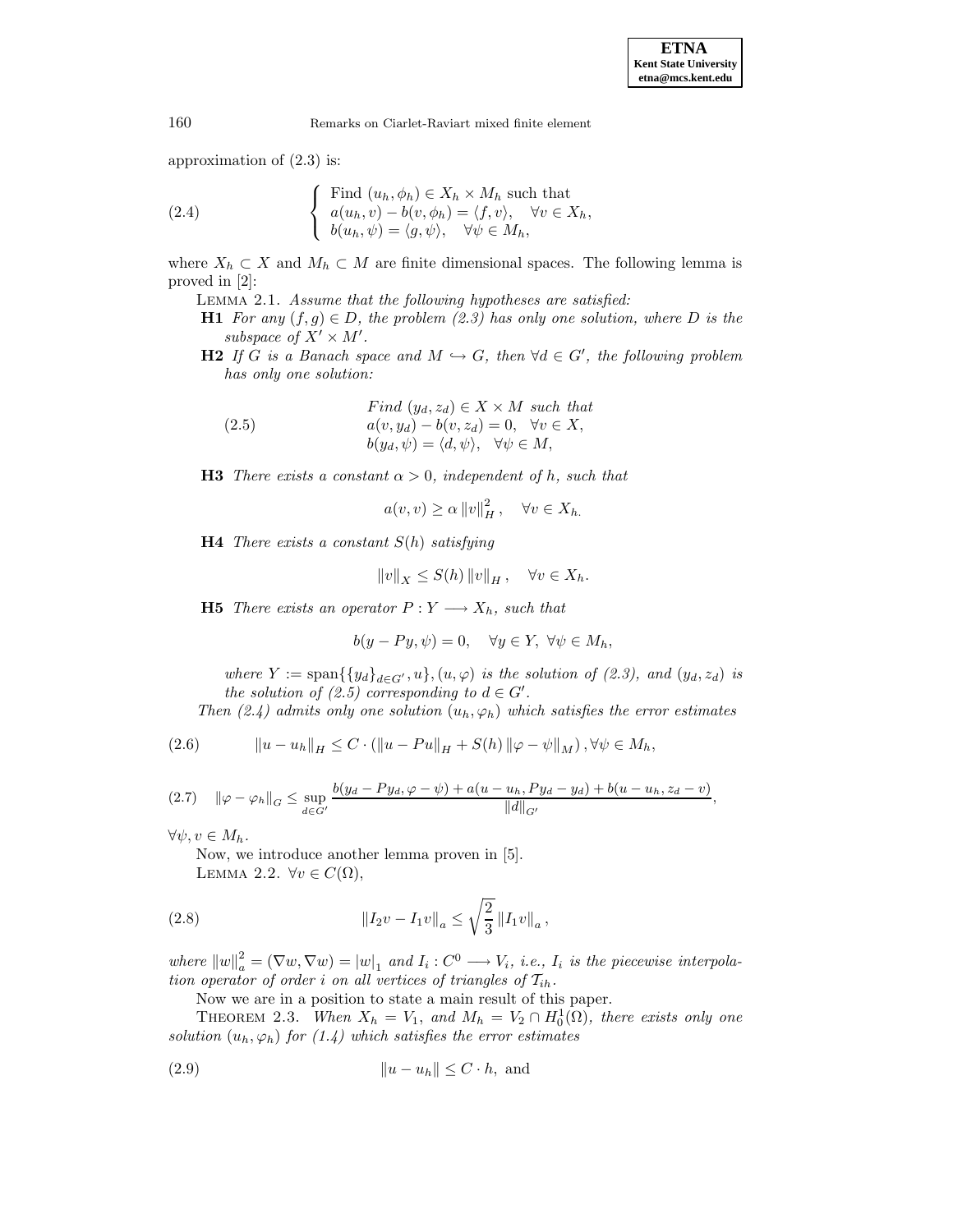**ETNA Kent State University etna@mcs.kent.edu**

Y.D. Yang and J.B. Gao 161

(2.10) 
$$
\|\varphi - \varphi_h\|_{\delta} \leq C \cdot h^2, \quad \delta = 0, 1.
$$

Proof. Take  $X = H^1(\Omega)$ ,  $M = H_0^1(\Omega)$ ,  $H = L^2(\Omega)$ ,  $a(u, v) = \int_{\Omega} uv dx dy$ ,  $b(v, \psi) = \int_{\Omega} \nabla v \nabla \psi dx dy$ ,  $D = 0 \times H^{-1}(\Omega)$ ,  $G = H_0^1(\Omega)$  and  $G' = H^{-1}(\Omega)$ . Then we will use Lemma 1 to prove this theorem. It is obvious that  $(2.1)$ ,  $(2.2)$  and hypotheses H1–H3 are valid. As the partition is quasi-uniform, H4 is valid for  $S(h) = C \cdot h^{-1}$ . Hence it is necessary to construct an operator  $P$  such that  $H5$  be satisfied, and then to estimate  $||u - Pu||_0$ ,  $||y_d - Py_d||_0$  and  $|y_d - Py_d|_1$ .

For a given  $v \in H^1(\Omega)$ , consider the auxiliary problem:

(2.11) Find 
$$
w \in V_1
$$
 such that  
\n
$$
\int_{\Omega} \nabla w \nabla \psi dx dy = \int_{\Omega} \nabla v \nabla \psi dx dy, \forall \psi \in V_2;
$$

(2.12) 
$$
\int_{\Omega} w dx dy = \int_{\Omega} v dx dy.
$$

Equation (2.11) is equivalent to

(2.13) 
$$
\int_{\Omega} \nabla w \nabla (I_2 \psi) dx dy = \int_{\Omega} \nabla v \nabla (I_2 \psi) dx dy, \quad \forall \psi \in V_1.
$$

Define the quotient space  $H^1(\Omega)/P_0$ , where  $P_0$  is the polynomial space of order 0. From [1], this space is a Banach space with its norm defined as

$$
\stackrel{\circ}{v} \in H^1(\Omega)/P_0 \longrightarrow \left\| \stackrel{\circ}{v} \right\|_1 = \inf_{p \in P_0} \left\| v + p \right\|_1,
$$

where v is any element of the equivalence class  $\hat{v}$ . For any  $\hat{v}$ , one has

(2.14) 
$$
\stackrel{\circ}{v} \in H^1(\Omega)/P_0 \longrightarrow \left| \stackrel{\circ}{v} \right|_1 = |v|_1,
$$

and

$$
(2.15) \t\t \t\t ||\hat{v}||_1 \leq C \cdot |\hat{v}|_1.
$$

In the quotient space  $H^1(\Omega)/P_0$ , define

(2.16) 
$$
(\stackrel{\circ}{u},\stackrel{\circ}{v})_0 = \int_{\Omega} \nabla u \nabla v dx dy.
$$

Then

(2.17) 
$$
(\mathring{u}, \mathring{v})_0 = \int_{\Omega} \nabla u \nabla v dx dy = \int_{\Omega} \nabla v \nabla u dx dy = (\mathring{v}, \mathring{u})_0;
$$

(2.18) 
$$
(\hat{u} + \hat{w}, \hat{v})_0 = \int_{\Omega} \nabla(u+w) \nabla v dx dy = \int_{\Omega} \nabla u \nabla w dx dy + \int_{\Omega} \nabla w \nabla v dx dy = (\hat{u}, \hat{v})_0 + (\hat{w}, \hat{v})_0;
$$

and

(2.19) 
$$
(\mathring{u}, \mathring{u})_0 = \int_{\Omega} |\nabla u|^2 dx dy = |u|_1^2 \ge c \cdot ||\mathring{u}||_1^2.
$$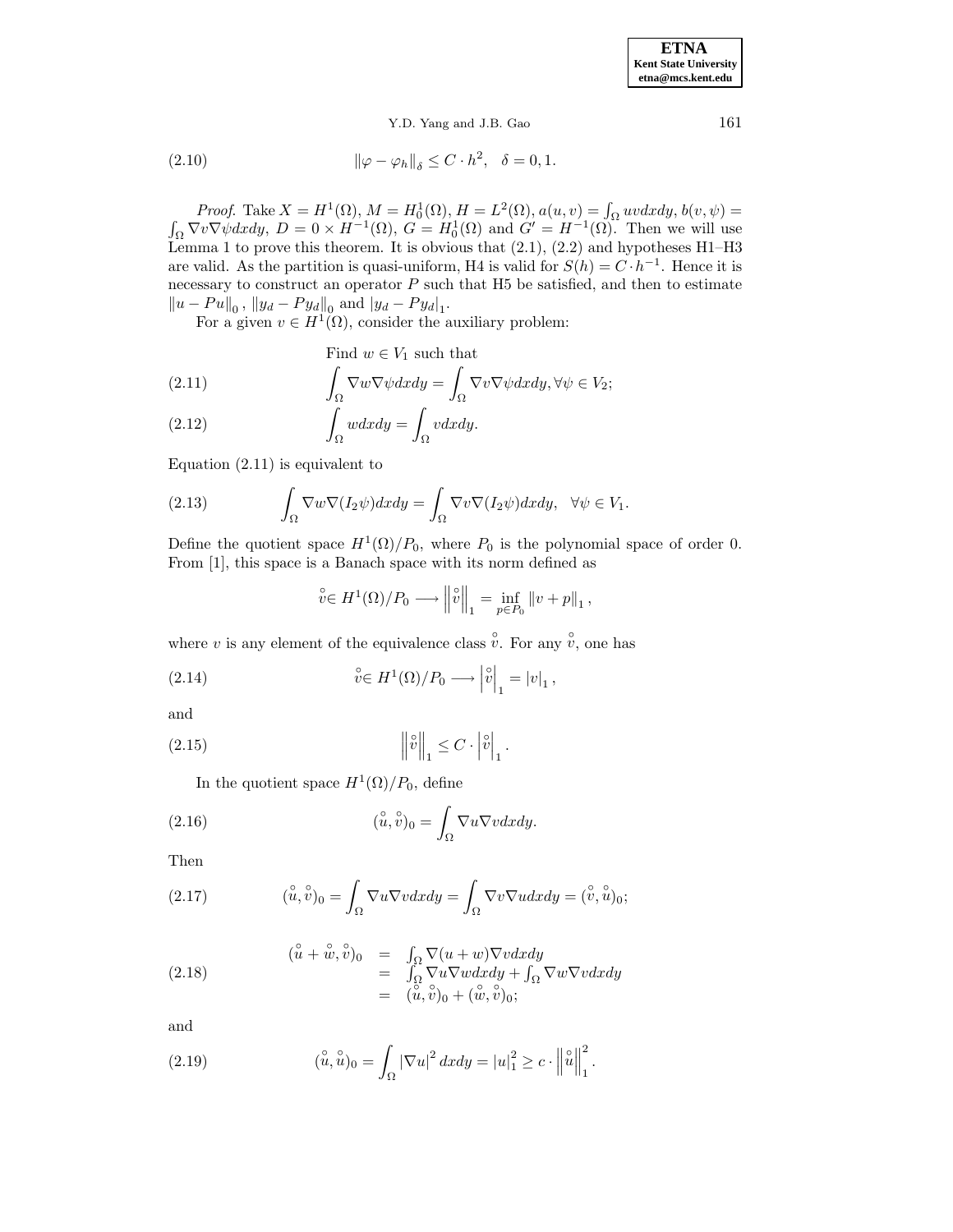162 Remarks on Ciarlet-Raviart mixed finite element

Hence,  $(\hat{u}, \hat{v})_0$  is an inner product in  $H^1(\Omega)/P_0$ .

By the definition of  $\Big\|$  $\begin{bmatrix} \dot{\mathbf{v}} \\ \mathbf{v} \end{bmatrix}$ , one has

(2.20) 
$$
\left|\hat{v}\right|_{1} = \inf_{p \in P_{0}} |v + p|_{1} \leq \inf_{p \in P_{0}} \|v + p\|_{1} = \left\|\hat{v}\right\|_{1}.
$$

It is thus realized from (2.14), (2.15) and (2.20) that the norm  $\sqrt{\hat{u}, \hat{u}\hat{u}}_0$ , derived from the above inner product, is equivalent to  $\parallel$  $\hat{u}\Big\|_1$ . Hence,  $H^1(\Omega)/P_0$  is a Hilbert space with respect to the inner product  $(\hat{u}, \hat{v})_0$ .

Let  $V_1/P_0$  be the subspace of  $H^1(\Omega)/P_0$ , and define

(2.21) 
$$
I(\overset{\circ}{w}, \overset{\circ}{u}) := \int_{\Omega} \nabla w \nabla (I_2 u) dx dy.
$$

Then in terms of Lemma 2, for any  $w \in V_1$  it can be seen that

(2.22) 
$$
\int_{\Omega} \nabla w \nabla (I_2 w) dx dy = \int_{\Omega} \nabla w \nabla (I_2 w - I_1 w + I_1 w) dx dy \n= \int_{\Omega} |\nabla w|^2 dx dy - \int_{\Omega} \nabla w \nabla (I_1 w - I_2 w) dx dy \n\ge |w|_1^2 - \sqrt{\frac{2}{3}} |w|_1^2 = (1 - \sqrt{\frac{2}{3}}) |w|_1^2.
$$

Combining (2.21), (2.22), (2.13) and (2.14) results in

(2.23) 
$$
I(\stackrel{\circ}{w}, \stackrel{\circ}{w}) \geq C \cdot \left\|\stackrel{\circ}{w}\right\|_1, \quad \forall \stackrel{\circ}{w} \in V_1/P_0.
$$

From (2.20) and (2.21),

(2.24) 
$$
I(\stackrel{\circ}{w},\stackrel{\circ}{v}) = \int_{\Omega} \nabla w \nabla (I_2 v) dx dy \n\leq |w|_1 \cdot |I_2 v|_1 \leq C \cdot |w|_1 \cdot |v|_1 \n\leq C \cdot \left\| \stackrel{\circ}{w} \right\|_1 \cdot \left\| \stackrel{\circ}{v} \right\|_1, \quad \forall \stackrel{\circ}{w}, \stackrel{\circ}{v} \in V_1/P_0.
$$

By the definition (2.21) and  $\hat{w} + \hat{u} = w + u$ , one has

(2.25) 
$$
I(\stackrel{\circ}{w} + \stackrel{\circ}{u}, \stackrel{\circ}{v}) = I(\stackrel{\circ}{w}, \stackrel{\circ}{v}) + I(\stackrel{\circ}{u}, \stackrel{\circ}{v})
$$

and also

(2.26) 
$$
I(\stackrel{\circ}{w}, \stackrel{\circ}{u} + \stackrel{\circ}{v}) = I(\stackrel{\circ}{w}, \stackrel{\circ}{v}) + I(\stackrel{\circ}{u}, \stackrel{\circ}{v}).
$$

Hence,  $I(\mathring{u}, \mathring{v})$  is a continuous positive definite bilinear form. For a fixed v define the functional

(2.27) 
$$
g(\overset{\circ}{\psi}) := \int_{\Omega} v \nabla (I_2 \psi) dx dy,
$$

so that  $g(\psi)$  is a continuous on  $V_1/P_0$ . By the Lax-Milgram Lemma, the following problem has only one solution  $\mathring{w}$ :

(2.28) 
$$
\begin{cases}\n\text{Find } \stackrel{\circ}{w} \in V_1/P_0 \text{ such that} \\
I(\stackrel{\circ}{w}, \stackrel{\circ}{v}) = g(\stackrel{\circ}{v}), \quad \forall \stackrel{\circ}{v} \in V_1/P_0.\n\end{cases}
$$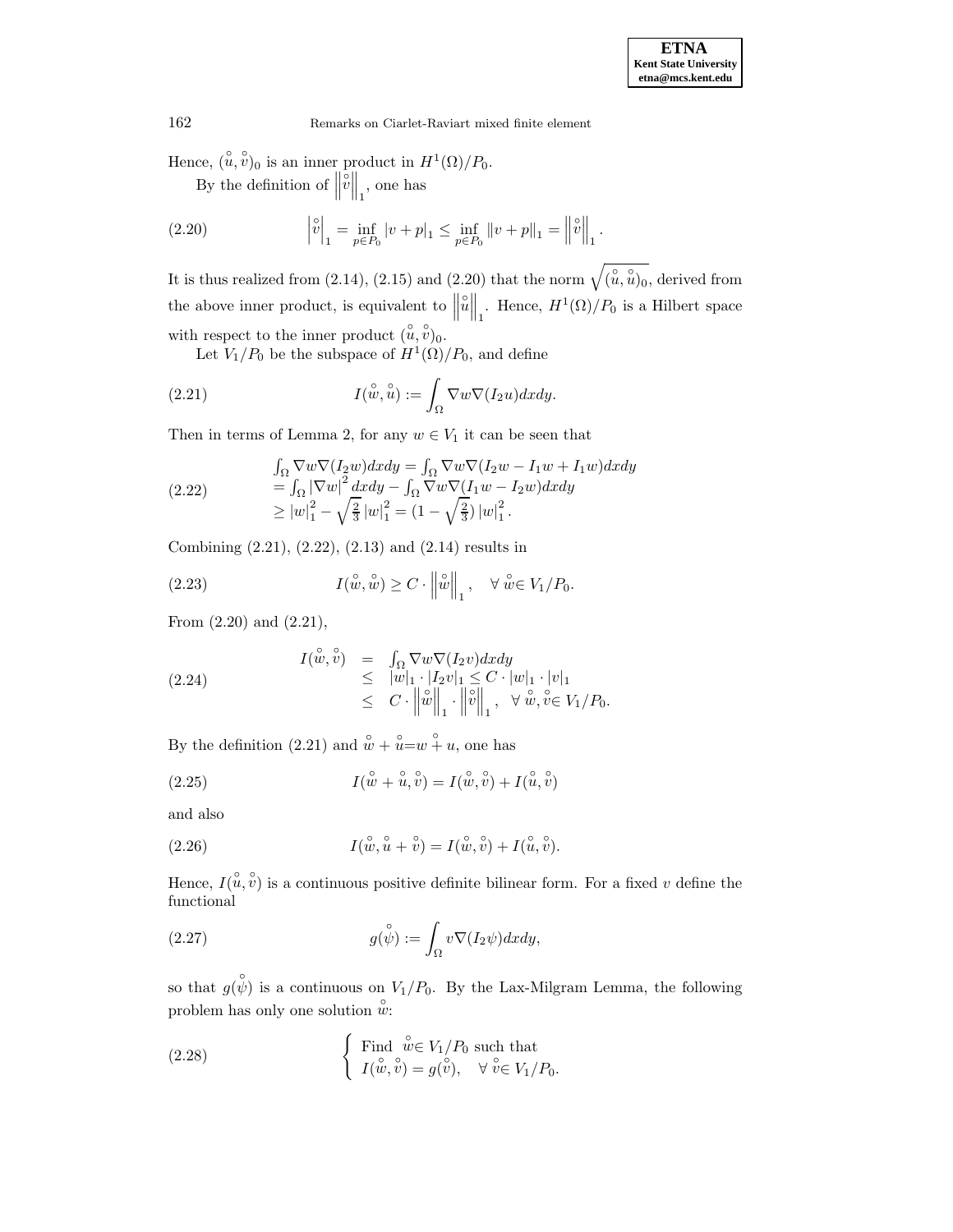**ETNA Kent State University etna@mcs.kent.edu**

## Y.D. Yang and J.B. Gao 163

Consequently, there exists a class of solutions for (2.13). All of solutions are same except for a constant. Thus for any  $v \in H^1(\Omega)$ , the solution of (2.11), satisfying (2.12), is unique. Denote by  $w \in V_1$  this solution. An operator P satisfying H5 can be defined as  $P : H^1(\Omega) \to V_1, w = Pv$ . Finally from Lemma 1 there is only one solution  $(u_h, \varphi_h)$  for  $(1.4)$ .

In order to establish the estimates (2.9) and (2.10), one has to estimate  $|Py_d-y_d|_1$ and  $||Py_d - y_d||_0$ . As  $G' = H^{-1}(\Omega)$ , by (1.2) the solution of (2.4) obeys  $z_d \in H^3(\Omega) \cap$  $H_0^2(\Omega)$ ,  $y_d \in H^1(\Omega)$  and

(2.29) 
$$
\|z_d\|_3 \leq C \cdot \|d\|_{-1} \text{ and } \|y_d\|_1 \leq C \cdot \|d\|_{-1}.
$$

From the property of  $P, Py_d \in V_1$  and

$$
\int_{\Omega} \nabla (Py_d - y_d) \nabla \psi dx dy = 0, \quad \forall \psi \in V_2.
$$

Hence,

$$
|Py_d|_1^2 \leq C \cdot a(Py_d, I_2(Py_d)) = C \cdot a(y_d, I_2(Py_d))
$$
  
\n
$$
\leq C \cdot |y_d|_1 \cdot |I_2(Py_d)|_1
$$
  
\n
$$
\leq C \cdot |y_d|_1 \cdot |Py_d|_1.
$$

That is,

$$
|Py_d|_1 \leq C \cdot |y_d|_1.
$$

Consequently,

(2.30) 
$$
|Py_d - y_d|_1 \le |Py_d|_1 + |y_d|_1 \le C \cdot |y_d|_1 \le C \cdot ||d||_{-1}.
$$

Now we will use Nitsche's technique to estimate  $||Py_d - y_d||_0$ . Let z be the solution of the variational problem

(2.31) 
$$
\begin{cases} z \in H^{1}(\Omega), \\ b(v, z) = (v, y_{d} - Py_{d}), \quad \forall v \in H^{1}(\Omega). \end{cases}
$$

From [1],  $z \in H^2(\Omega)$ , and

(2.32) 
$$
||z||_2 \leq C \cdot ||Py_d - y_d||_0.
$$

Taking  $v := y_d - Py_d$  in (2.31) results in, with (2.11) and (2.32),

$$
\|Py_d - y_d\|_0^2 = b(y_d - Py_d, z) = b(y_d - Py_d, z - I_2z)
$$
  
\n
$$
\leq \|Py_d - y_d\|_1 \cdot \|z - I_2z\|_1 \leq C \cdot \|d\|_{-1} \cdot h \cdot \|z\|_2
$$
  
\n
$$
\leq C \cdot h \cdot \|d\|_{-1} \cdot \|Py_d - y_d\|_0.
$$

That is,

(2.33) 
$$
||Py_d - y_d||_0 \leq C \cdot h ||d||_{-1},
$$

and by  $(2.6)$ 

$$
||u - u_h||_0 \le C \cdot (||u - Pu||_0 + C \cdot h^{-1} ||\varphi - I_2\varphi||_1) \le C \cdot h.
$$